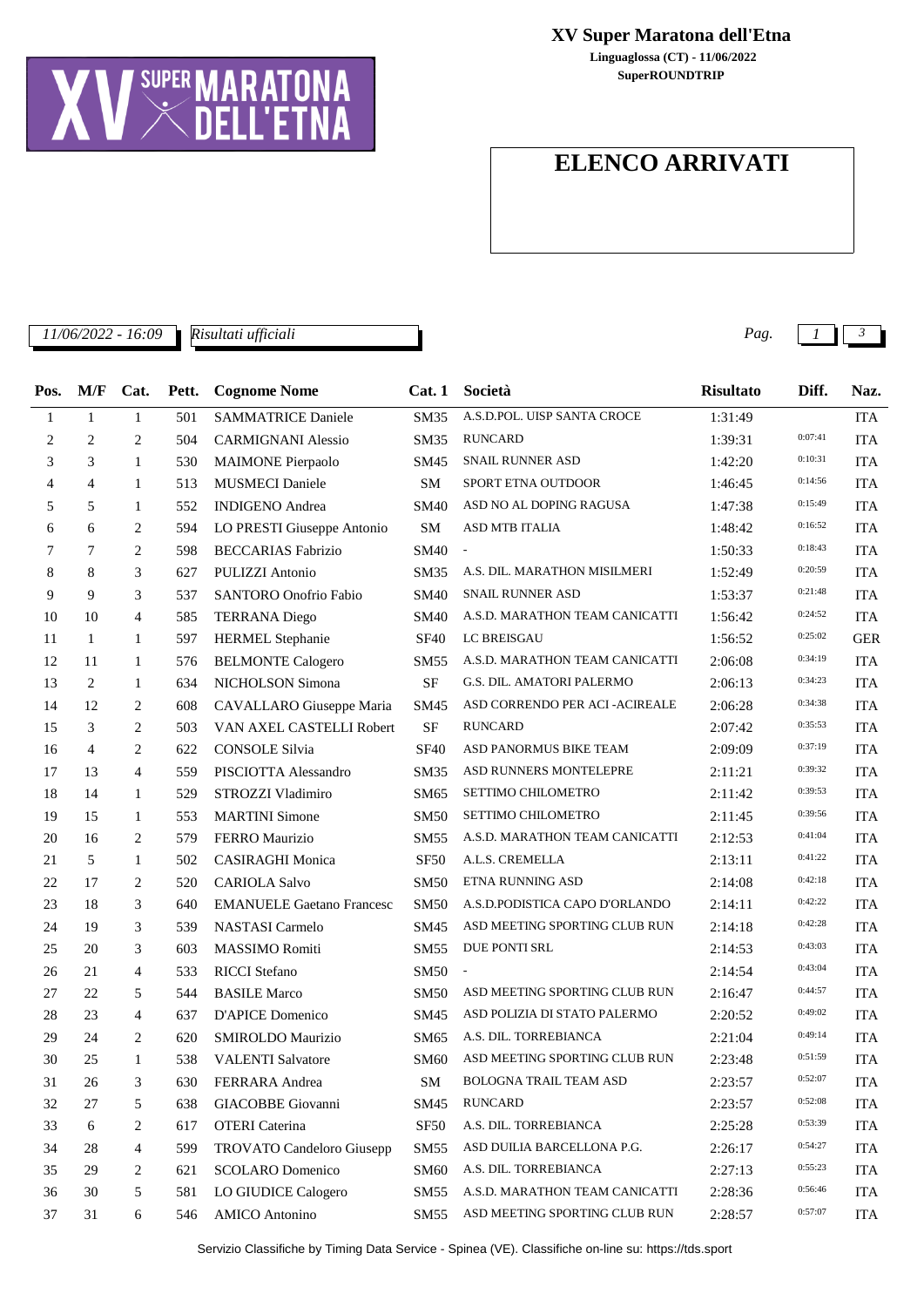*11/06/2022 - 16:09 Pag. 2 3*

*Risultati ufficiali*

| Pos. | M/F | Cat.           | Pett. | <b>Cognome Nome</b>         | Cat.1            | Società                        | <b>Risultato</b> | Diff.   | Naz.       |
|------|-----|----------------|-------|-----------------------------|------------------|--------------------------------|------------------|---------|------------|
| 38   | 7   | $\mathbf{1}$   | 566   | <b>BONO</b> Maria Grazia    | <b>SF45</b>      | ASD RUNNERS MONTELEPRE         | 2:29:03          | 0:57:14 | <b>ITA</b> |
| 39   | 8   | 3              | 542   | <b>GRINGERI Santa</b>       | <b>SF40</b>      | ASD MEETING SPORTING CLUB RUN  | 2:31:09          | 0:59:19 | <b>ITA</b> |
| 40   | 32  | 6              | 625   | <b>MINUTOLI Pietro</b>      | SM50             | ASD ECOTRAIL SICILIA           | 2:33:09          | 1:01:19 | <b>ITA</b> |
| 41   | 9   | $\mathbf{1}$   | 510   | <b>SMITH Stephanie</b>      | SF35             | $\overline{\phantom{a}}$       | 2:33:29          | 1:01:40 | <b>MLT</b> |
| 42   | 33  | 6              | 532   | <b>BONFIGLIO Francesco</b>  | SM45             | A.S. DIL. FIDIPPIDE MESSINA    | 2:36:54          | 1:05:05 | <b>ITA</b> |
| 43   | 34  | 7              | 639   | <b>RANDONE</b> Gaetano      | SM45             | A.S.D. ELORO RUNNING           | 2:36:56          | 1:05:06 | <b>ITA</b> |
| 44   | 10  | 3              | 624   | <b>SCARIANO</b> Loredana    | <b>SF50</b>      | SPORT ETNA OUTDOOR             | 2:42:00          | 1:10:10 | <b>ITA</b> |
| 45   | 35  | $\mathbf{1}$   | 526   | <b>SPORTIELLO Donato</b>    | <b>SM70</b>      | ATLETICA SETTIMESE             | 2:43:44          | 1:11:55 | <b>ITA</b> |
| 46   | 11  | 4              | 632   | <b>MERENDONI Silvia</b>     | <b>SF40</b>      | G.S. DIL. AMATORI PALERMO      | 2:43:53          | 1:12:03 | <b>ITA</b> |
| 47   | 36  | 5              | 595   | <b>SOLE</b> Alessandro      | SM40             | A.S. DIL. MARATHON MISILMERI   | 2:43:55          | 1:12:05 | <b>ITA</b> |
| 48   | 37  | 8              | 614   | LAUDANI Massimiliano        | SM45             | A.S.D. ORTIGIA MARCIA          | 2:44:16          | 1:12:27 | <b>ITA</b> |
| 49   | 38  | 3              | 612   | FAMA' Giovanni              | SM60             | A.S.D. ORTIGIA MARCIA          | 2:44:28          | 1:12:39 | <b>ITA</b> |
| 50   | 39  | $\overline{4}$ | 514   | <b>SCARCELLA Vincenzo</b>   | <b>SM60</b>      | A.S. DIL. FIDIPPIDE MESSINA    | 2:46:34          | 1:14:45 | <b>ITA</b> |
| 51   | 40  | 7              | 573   | <b>SORRENTINO Calogero</b>  | SM50             | A.S.D. MARATHON MONREALE       | 2:47:32          | 1:15:42 | <b>ITA</b> |
| 52   | 41  | 9              | 547   | <b>GERBELLE Marco</b>       | SM45             | <b>TEAM NO LIMITS</b>          | 2:50:13          | 1:18:24 | <b>ITA</b> |
| 53   | 42  | 8              | 543   | <b>DRAGOTTO</b> Gianfranco  | SM50             | ASD MEETING SPORTING CLUB RUN  | 2:51:04          | 1:19:14 | <b>ITA</b> |
| 54   | 43  | 10             | 611   | <b>CONTARTESE Giuseppe</b>  | SM45             | A.S.D. ORTIGIA MARCIA          | 2:51:09          | 1:19:20 | <b>ITA</b> |
| 55   | 12  | 4              | 534   | <b>FRANCONE Simona</b>      | <b>SF50</b>      | SETTIMO CHILOMETRO             | 2:51:11          | 1:19:21 | <b>ITA</b> |
| 56   | 44  | 5              | 525   | <b>BONDIOLI Maurizio</b>    | SM60             | <b>ATLETICA SETTIMESE</b>      | 2:51:12          | 1:19:22 | <b>ITA</b> |
| 57   | 13  | 2              | 562   | <b>INGHILLERI</b> Gaetana   | SF45             | ASD RUNNERS MONTELEPRE         | 2:53:04          | 1:21:14 | <b>ITA</b> |
| 58   | 14  | 2              | 626   | <b>BAGALA' Eleonora</b>     | <b>SF35</b>      | ASD ECOTRAIL SICILIA           | 2:53:23          | 1:21:34 | <b>ITA</b> |
| 59   | 45  | 9              | 531   | PIGNATARO Agatino           | SM50             | SPORT ETNA OUTDOOR             | 2:53:44          | 1:21:54 | <b>ITA</b> |
| 60   | 46  | 7              | 635   | <b>CATINELLA Salvo</b>      | SM55             | A.S.D. FLORIDIA RUNNING        | 2:54:08          | 1:22:18 | <b>ITA</b> |
| 61   | 47  | 6              | 564   | <b>COLLETTI Nicolò</b>      | SM60             | ASD RUNNERS MONTELEPRE         | 2:56:39          | 1:24:49 | <b>ITA</b> |
| 62   | 15  | $\mathbf{1}$   | 518   | SPINOSA Anna                | <b>SF55</b>      | ASD PANORMUS BIKE TEAM         | 2:56:57          | 1:25:08 | <b>ITA</b> |
| 63   | 16  | 3              | 551   | PERRICONE Maria Cristina    | <b>SF45</b>      | A.S.D. BARBONI DI LUSSO        | 2:59:07          | 1:27:17 | <b>ITA</b> |
| 64   | 17  | 5              | 580   | LA LOMIA Laura              | <b>SF40</b>      | A.S.D. MARATHON TEAM CANICATTI | 2:59:16          | 1:27:27 | <b>ITA</b> |
| 65   | 48  | 11             | 583   | RACALBUTO Giuseppe          | SM45             | A.S.D. MARATHON TEAM CANICATTI | 2:59:21          | 1:27:32 | <b>ITA</b> |
| 66   | 49  | 8              | 584   | <b>TESTA Salvatore</b>      | SM55             | A.S.D. MARATHON TEAM CANICATTI | 2:59:25          | 1:27:35 | <b>ITA</b> |
| 67   | 18  | 2              | 541   | GROSSO Angela               | <b>SF55</b>      | ASD MEETING SPORTING CLUB RUN  | 2:59:30          | 1:27:41 | <b>ITA</b> |
| 68   | 50  | 6              | 575   | <b>GIALLOMBARDO</b> Alessio | SM40             | A.S.D. MARATHON MONREALE       | 3:04:55          | 1:33:06 | <b>ITA</b> |
| 69   | 51  | 9              | 574   | LO IACONO Antonino          | SM55             | A.S.D. MARATHON MONREALE       | 3:04:56          | 1:33:07 | <b>ITA</b> |
| 70   | 52  | 10             | 550   | <b>RIZZO</b> Marcello       | SM50             | ASD GS ELEUTERO                | 3:07:13          | 1:35:23 | <b>ITA</b> |
| 71   | 19  | 5              | 606   | MAGAZU' Stefania Amalia     | SF50             | ASD MEETING SPORTING CLUB RUN  | 3:07:24          | 1:35:34 | <b>ITA</b> |
| 72   | 53  | 10             | 516   | PAGNASSIN Davide            | SM55             | $\sim$                         | 3:10:24          | 1:38:34 | <b>ITA</b> |
| 73   | 54  | 3              | 522   | <b>ARENA</b> Giovanni       | SM65             | A.S.DIL. PALERMO H. 13,30      | 3:10:36          | 1:38:46 | <b>ITA</b> |
| 74   | 20  | 3              | 610   | COȘKUN Canan                | $\rm{SF}$        |                                | 3:14:21          | 1:42:31 | TUR        |
| 75   | 55  | 5              | 607   | HAZAR Egemen Ümit           | SM35             | $\overline{\phantom{a}}$       | 3:14:22          | 1:42:33 | TUR        |
| 76   | 21  | 3              | 567   | TERRANOVA Provvidenza       | SF <sub>55</sub> | ASD RUNNERS MONTELEPRE         | 3:23:23          | 1:51:33 | <b>ITA</b> |
| 77   | 56  | 11             | 540   | <b>MOLINO</b> Nicola        | SM50             | ASD MEETING SPORTING CLUB RUN  | 3:25:26          | 1:53:37 | <b>ITA</b> |
| 78   | 57  | 7              | 545   | <b>BASILE</b> Antonino      | SM60             | ASD MEETING SPORTING CLUB RUN  | 3:25:27          | 1:53:37 | <b>ITA</b> |
| 79   | 22  | 6              | 548   | <b>ALIANO</b> Carla         | SF50             | A.S.D. ARCHIMEDE               | 3:26:42          | 1:54:52 | <b>ITA</b> |
| 80   | 23  | 7              | 509   | ALIANO Giuseppina           | <b>SF50</b>      | A.S.D. ARCHIMEDE               | 3:26:42          | 1:54:53 | <b>ITA</b> |
| 81   | 58  | 12             | 527   | SIRUGO Massimo              | SM50             | A.S.D. ORTIGIA MARCIA          | 3:26:44          | 1:54:54 | <b>ITA</b> |
| 82   | 59  | 13             | 517   | CAPPUCCIO Antonio           | SM50             | A.S.D. ARCHIMEDE               | 3:26:44          | 1:54:54 | <b>ITA</b> |
| 83   | 60  | 12             | 515   | <b>DIANA</b> Leandro        | SM45             | A.S. DIL. FIDIPPIDE MESSINA    | 3:29:30          | 1:57:41 | <b>ITA</b> |
| 84   | 61  | 2              | 570   | <b>GAMBINO</b> Francesco    | SM70             | ASD RUNNERS MONTELEPRE         | 3:31:48          | 1:59:58 | <b>ITA</b> |
| 85   | 24  | 6              | 528   | DE CROOCK Kathleen          | <b>SF40</b>      | $\overline{\phantom{a}}$       | 3:35:01          | 2:03:12 | <b>BEL</b> |
| 86   | 62  | 4              | 524   | DE VOS Charles              | SM65             |                                | 3:35:34          | 2:03:44 | <b>BEL</b> |
| 87   | 63  | 8              | 535   | <b>BALBO</b> Maria Clara    | <b>SM60</b>      | ASD RUNNERS MONTELEPRE         | 3:36:02          | 2:04:12 | <b>ITA</b> |